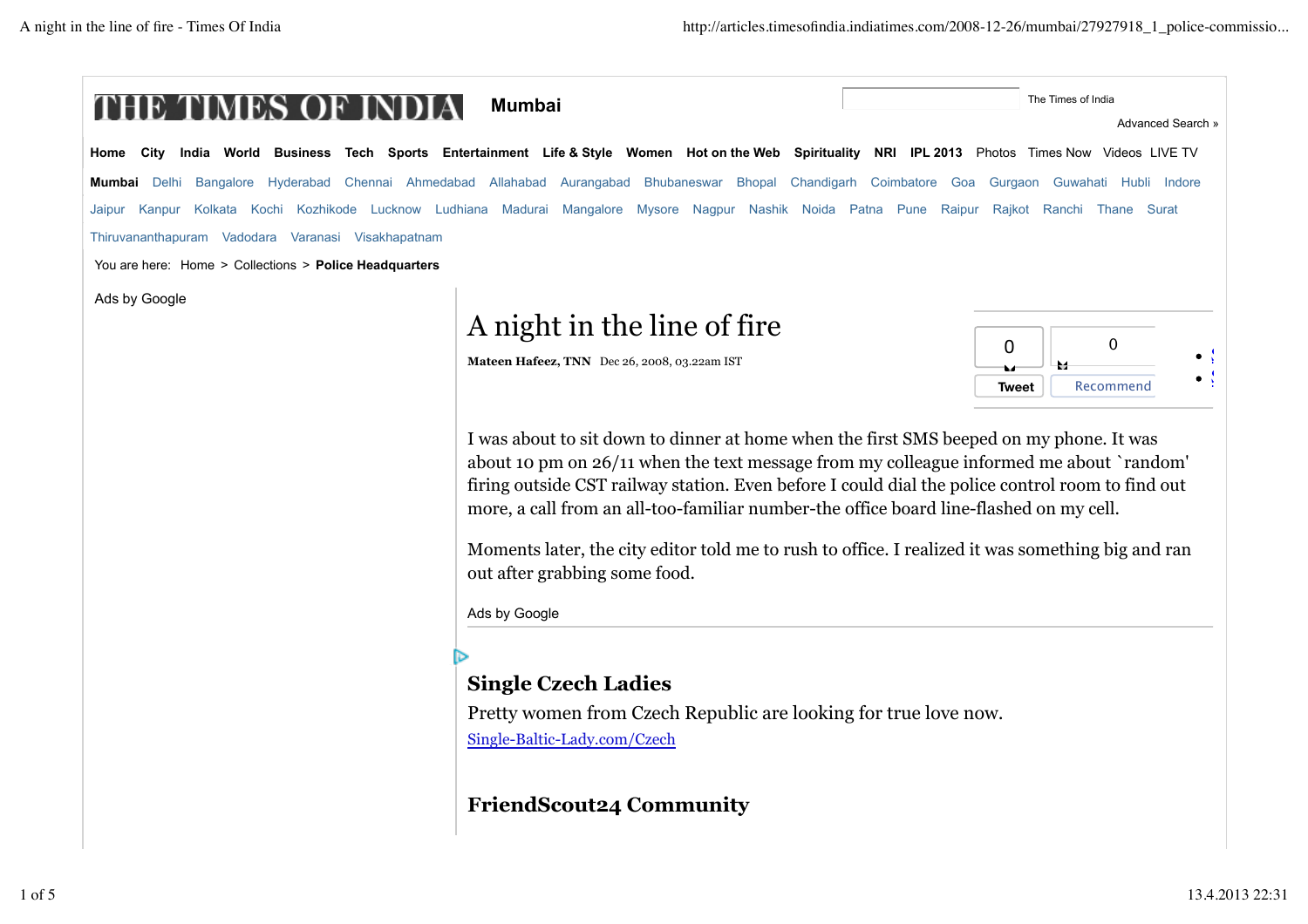

## **RELATED ARTICLES**

Pune police request for better weapons, technology pending *December 6, 2008*

Two Houses stand as one to mourn 26/11 victims *December 16, 2008*

30/11 blast accused still at large *October 29, 2009*

### **IN-DEPTH COVERAGE**

Police Headquarters Terror Attack Bullets

Spannende Singles bei Deutschlands Partnerportal Nr.1! www.FriendScout24.de

The scene outside the J J School of Art was eerie. The area had been cordoned off, barricades had been placed across roads and reporters from some news channels were busy talking to "eyewitnesses". In the background, there was a constant noise, akin to fire-crackers going off. The eyewitnesses told us bullets were being fired, but there was no official confirmation as to what was happening.

What was I going to tell my editors-it's a gang war...no, it's a crazed gunman...wait, it's a terror attack? I started when there was a sudden tap on my shoulder, but was relieved to see a couple of colleagues standing beside me, looking as clueless as I felt. With no information available from the police at the site or over the phone, we decided to walk to the police headquarters a few metres away for "authentic information''. But we were denied entry for "security reasons''.

A month after the attacks, the most persistent memory of that `terror day' is the total lack of information in the first couple of hours after two terrorists sprayed bullets into innocent people at CST. Gradually, I realised this wasn't a grand design or a misplaced attempt to hold back information from people, it was rather a pathetic display of the breakdown of all communication channels-no one knew where to get help and from whom.

Outside the police commissionerate, the scene seemed to be straight out of a war movie. All passersby were asked to put up their hands and were frisked. Even women and old men were not spared the drill, but as I was to find out half an hour later, this too didn't help.

It was around 11 pm that my colleague and I reached Vasudev Balwant Phadke Chowk, better known as Metro circle. The only thing I was clear about now (after stringing together information available from various sources and colleagues at several spots in south Mumbai) was that it was indeed a terror strike. I tried to strike a conversation with every police official visible on the road and to engage locals in small talk, but there was little I could glean. In between, there were umpteen interruptions from reporter-friends who had reached home before the attack began and wanted updates.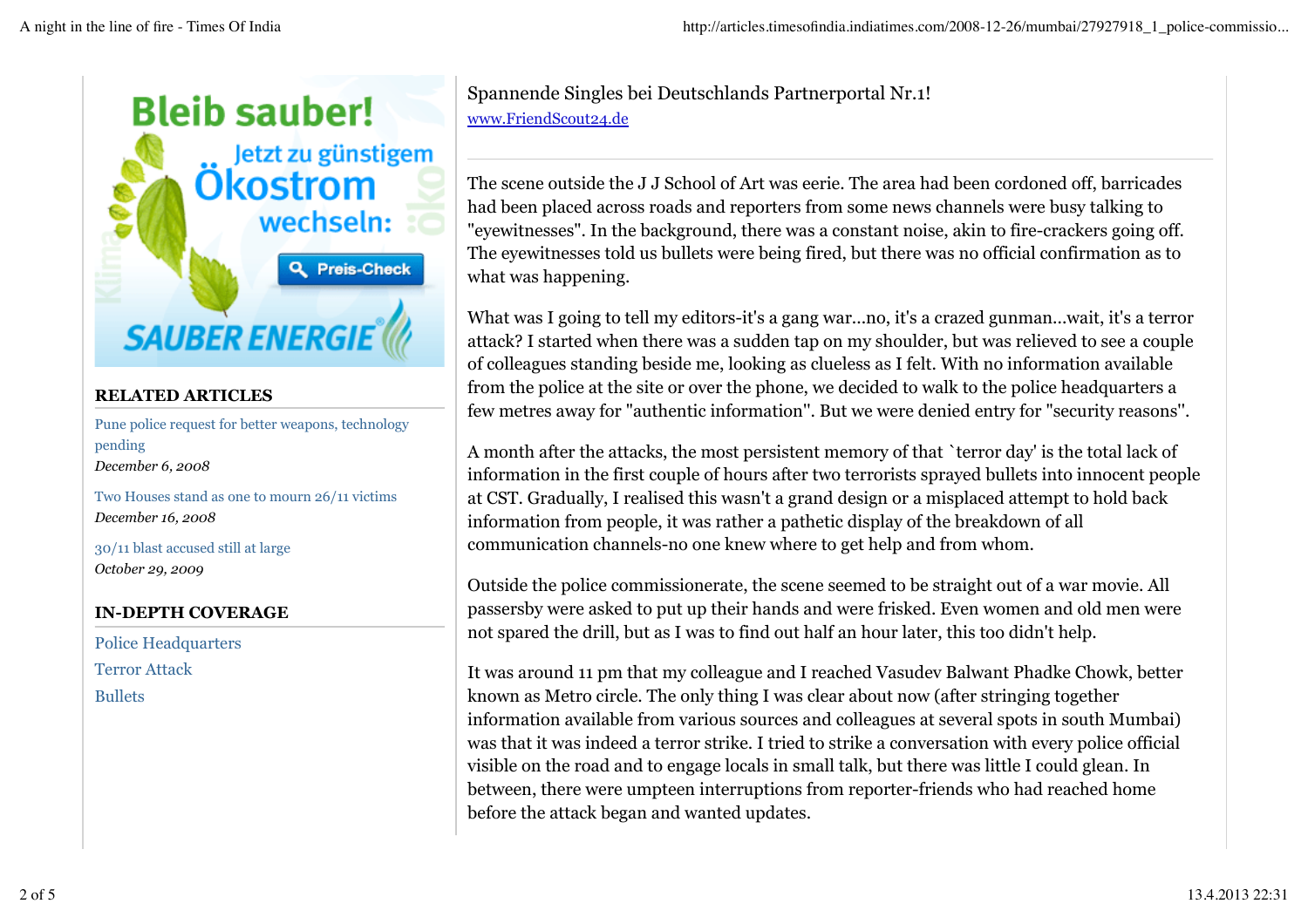My frustration was growing when, around 11.30 pm, a police vehicle appeared from the St Xavier's lane and slowed down around 200 ft from the Metro junction. Some journalists rushed to the vehicle in the hope that they could get an update from the policemen. Instead, a volley of bullets greeted them. A man in the jeep shot randomly from a pistol in his outstretched hand. Two persons standing near me were hit and fell to the ground. I lay down flat as the bullets whizzed past.

Ads by Google

# **Asian Date Asian Dating**

Find Your Asian Date, Honest and Beautiful Girls, 60 days trial

rubindate.com

The vehicle sped away even as someone shouted, "Woh log police ki gaadi me bhaage hain (they have fled in the police vehicle).'' As I attempted to get up, I realised that the person lying next to me was dead. TOI's photo editor, who was barely a few metres away from me, realised that a bullet had grazed his shirt sleeve.

It was my closest brush with terror so far. During earlier assignments, I had reached the terror sites only after the carnage was over. But this time, I was in the middle of it. Everyone around us who had been caught in that unfortunate spot at an inopportune time was babbling on about their good fortune to have escaped alive.

Half-an-hour later, we heard over the police vehicle's wireless that two of the terrorists had been accosted at Girgaum Chowpatty. One died and the other, Ajmal Kasab, continues to make international headlines a month after the attacks.

I realised that the horrific night was not yet over when a TV reporter called me to ask whether ATS chief Hemant Karkare had been injured in the terror attack. I called Karkare's orderly, Akhtar Shaikh, to check on this and he broke down, "Sahab nahi rahe. Sahab guzar gaye.'' The next 30 minutes were a blur, with colleagues calling up with various leads. "Encounter specialist